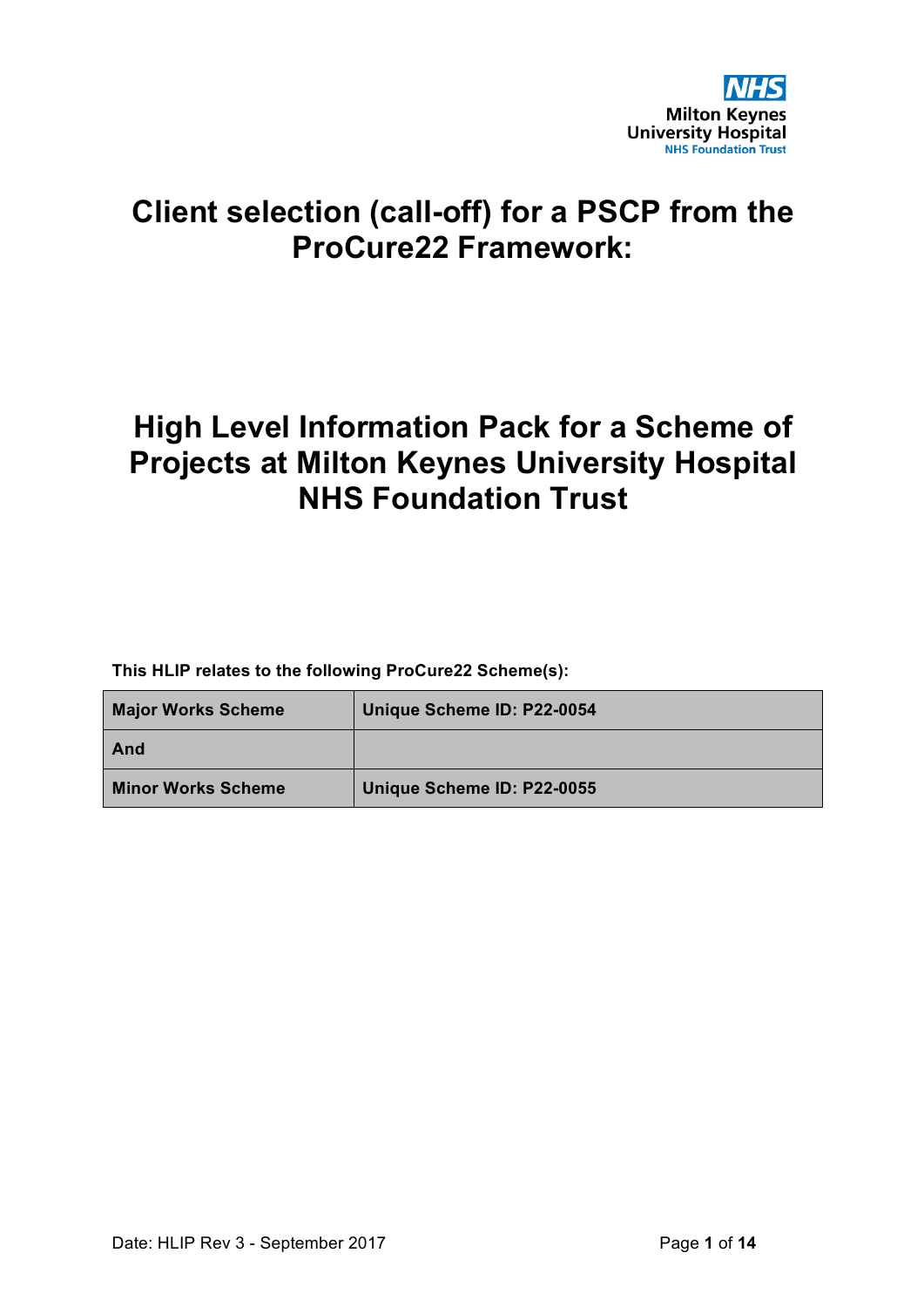## **Contents:**

- **1.0 Executive Summary**
- **2.0 Purpose of this document**
- **3.0 About the Client**
- **4.0 Funding:**
	- **4.1 Budgets**
	- **4.2 Funding Sources**
	- **4.3 Affordability**
- **5.0 PSCP selection (call-off) from the ProCure22 framework:**
	- **5.1 Quality element**
	- **5.2 Commercial element**
- **6.0 Detail of the schemes:**
	- **6.1 Masterplan**
	- **6.2 Majors Projects**
	- **6.3 Minor Projects**
- **7.0 Site constraints and risks**
- **8.0 Existing professional advisors**
- **9.0 Key members of the Trust's project team**
- **10.0 PSCP Selection procedure**
	- **10.1 Anticipated selection panel**
	- **10.2 Selection timetable**
	- **10.3 EOI submissions**
	- **10.4 Open day**
	- **10.5 Moderation Interviews**

## **Appendices:**

- **Appendix A = Call-off (QUALITY): The Client's confirmation of the Assessment Criteria it will use to assess the QUALITY of PSCP proposals**
- **Appendix B = Call-off (COMMERCIAL): The Client's confirmation of variables required for COMMERCIAL score computation**
- **Appendix C\* = A selection of existing and proposed drawings, plus other salient and pertinent documents**
- **Appendix D = OB1 forms showing computation of gross project budget**

**\*Note appendix C will be provided by a we transfer.**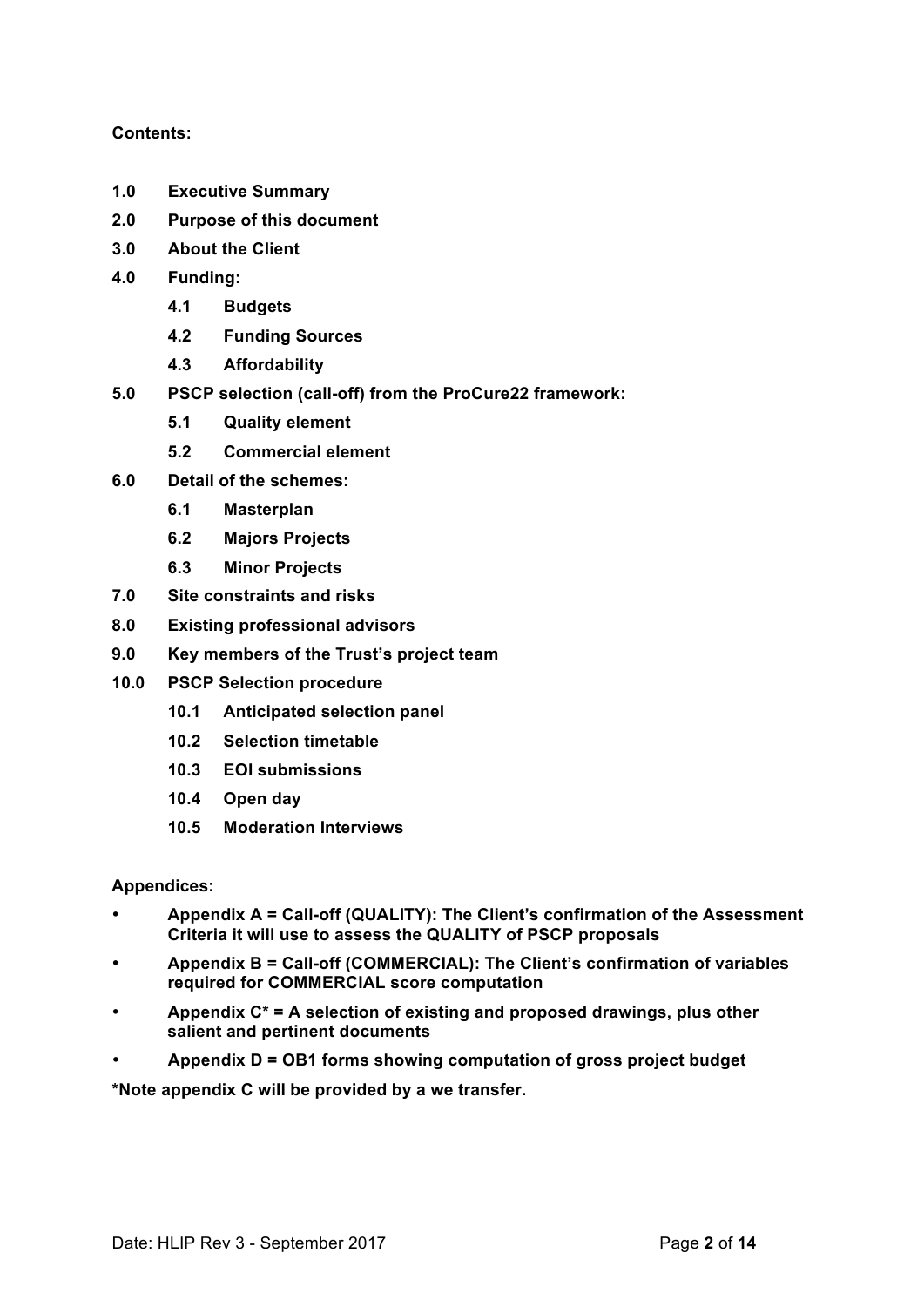#### Executive summary

This High level Information Pack covers the following schemes

- Scheme ID P22-0054 A programme of multiple major capital projects emanating from the ever evolving Estate Strategy incorporating:
	- $\circ$  enabling schemes to implement demolitions, infrastructure enhancements or diversions or decants necessary to implement the strategic development
	- $\circ$  development through business case stages of each of the individual major projects, in an agreed and prioritised order
	- o there are a number of currently planned and urgent (to deal with compliance and capacity issues) capital projects. Once early confirmation is attained that these projects will not encumber the proposals the PSCP is to review currently progressing designs before taking over and concluding the designs, market testing and thereafter delivering the works.
- Scheme ID P22-0055 A Scheme of multiple minor capital projects supporting the evolving strategic development, including backlog maintenance, of Client estate

Schemes P22-0054 and P22-0055 are linked schemes and the same selection process will be used to select a single PSCP to deliver both schemes.

The works in both schemes relates to works at any site in the Milton Keynes University Hospital NHS Foundation Trust property portfolio (currently Milton Keynes University Hospital site).

All possible projects cannot be described at the time of writing this HLIP, as estates plan and strategy are to be developed, final direction cannot be pre-supposed, and we are of course unsighted on reactive projects. The intention is that projects as yet undefined are to be included in this call-off, to enable the Trust and its PSCP to deliver capital projects to meet evolving plans over the next 5 years. However, the Client does not guarantee that all components of these Schemes will be delivered by the selected P22 PSCP.

## **1.0 Purpose of this document**

The purpose of this HLIP is to provide the prospective PSCPs with the following:

- **.** information about the Client : Milton Keynes University Hospital NHS Foundation Trust;
- ! information about the proposed schemes/projects, their current status, funding, time drivers and dependencies
- ! detail of the Client's PSCP selection particulars, including (1) Quality and (2) Commercial assessment variables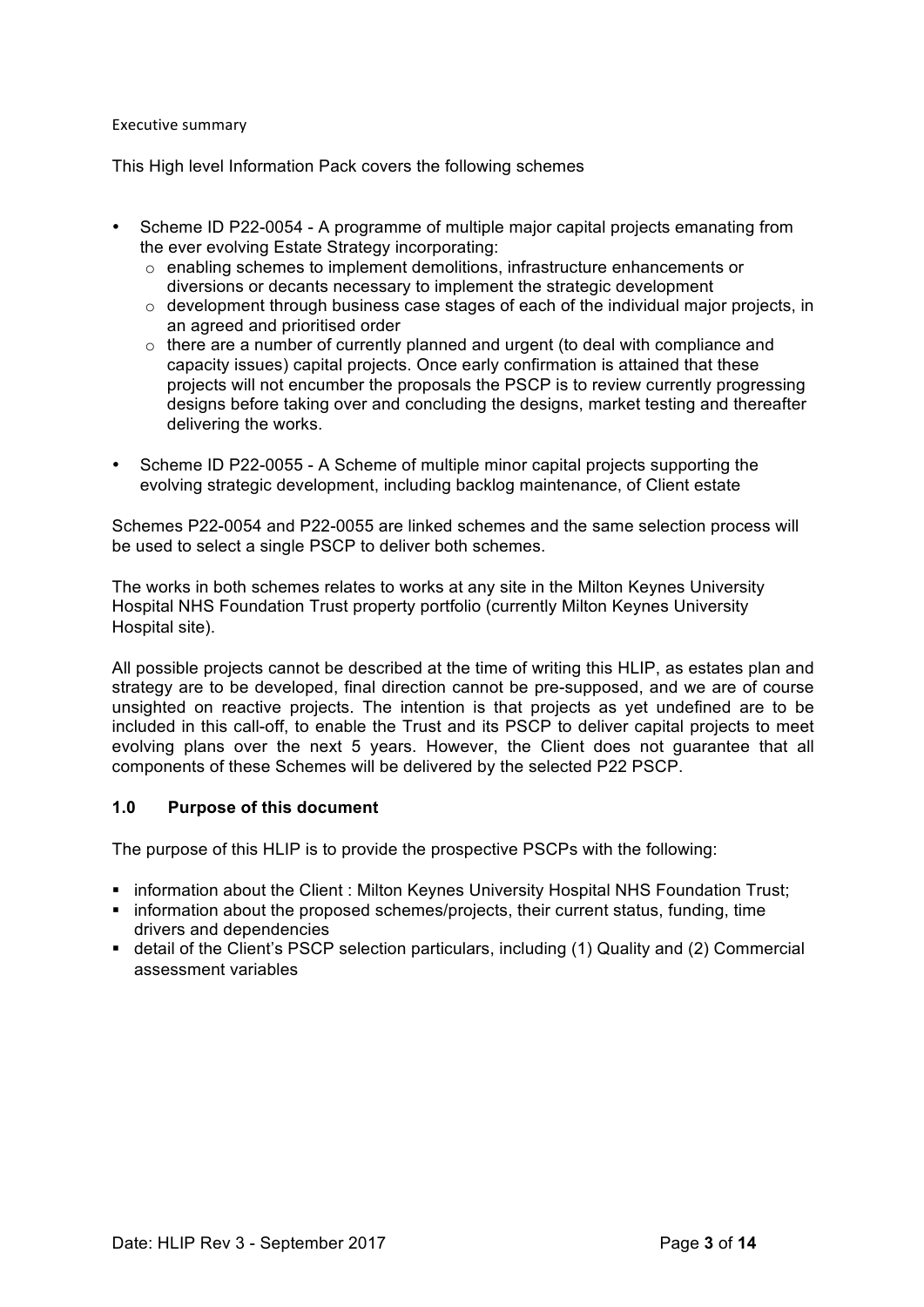# **2.0 About the Client – Milton Keynes University Hospital NHS Foundation Trust**

Our vision is to be the healthcare provider of choice for the people of Milton Keynes and surrounding areas. We aim to deliver the right treatment, in the right place, at the right time Full and contemporary information about the Trust can be found on our website: www.mkhospital.nhs.uk.

However some headlines are:

- Milton Keynes University Hospital NHS Foundation Trust (MKUHFT) is a medium sized district general hospital, serving Milton Keynes and surrounding areas.
- Milton Keynes General NHS Trust came into being on 1st April 1992. After the establishment of the Trust, there were significant changes to the range of services offered at the hospital. These included the addition of a Renal Unit, the expansion of Postgraduate Education facilities, a new MRI scanning unit, and the expansion and relocation of the Cardiology Unit and Coronary Care Ward.
- In October 2007 the Trust became a NHS Foundation Trust, which means that patients, the public and staff have a greater say in the future of the hospital, and in planning and developing services.
- MKUHFT was renamed in 2015, following the partnership with Buckingham Medical School.
- MKUHFT provides high quality joined up services to local people in partnership with CCGs, GPs, Milton Keynes Council and other local providers (in particular the Bedfordshire, Luton and Milton Keynes STP).
- MKUHFT cares for a diverse population of nearly 275,000 people living in Milton Keynes and surrounding areas.
- MKUHFT generates annual income of £215m and has two main commissioners, Milton Keynes CCG and Bedford CCG, who currently purchase services on the national payment by results contract agreement. Some specialist services such as neonatal and chemotherapy activity are commissioned by NHS England.
- The Trust employs more than 4,000 staff; has 548 beds for patients; see more than 86,000 people in Accident and Emergency; treat 25,480 elective patients; 358,000 out patient attendances; and deliver 3,810 babies.

The Trust's estate:

The site continues to grow. In recent years there has been a comprehensive building programme to meet the demands of a growing population.

- 2002: a two-storey building with a 26-bed orthopaedic ward and Breast Screening Unit was completed and opened.
- 2003: the Trust opened an extension to the Children's Ward, to house a GP referral unit and assessment centre ward, and a Patient Transfer Lounge.
- 2004: a new office block was constructed to relieve pressure on clinical space in the main body of the hospital. A 12- bed Oncology and Cancer Unit funded by the Macmillan Cancer Charity was completed. An enlarged clinic for the treatment of fractures was also opened in the summer.
- 2005: the opening of the biggest building project on the hospital site for ten years, a £12m, 60-bed Treatment Centre. This was specifically designed and built for the treatment of patients needing minor surgery, and for day and extended day case surgery. The treatment centre has enabled the hospital to speed up treatment for these patients.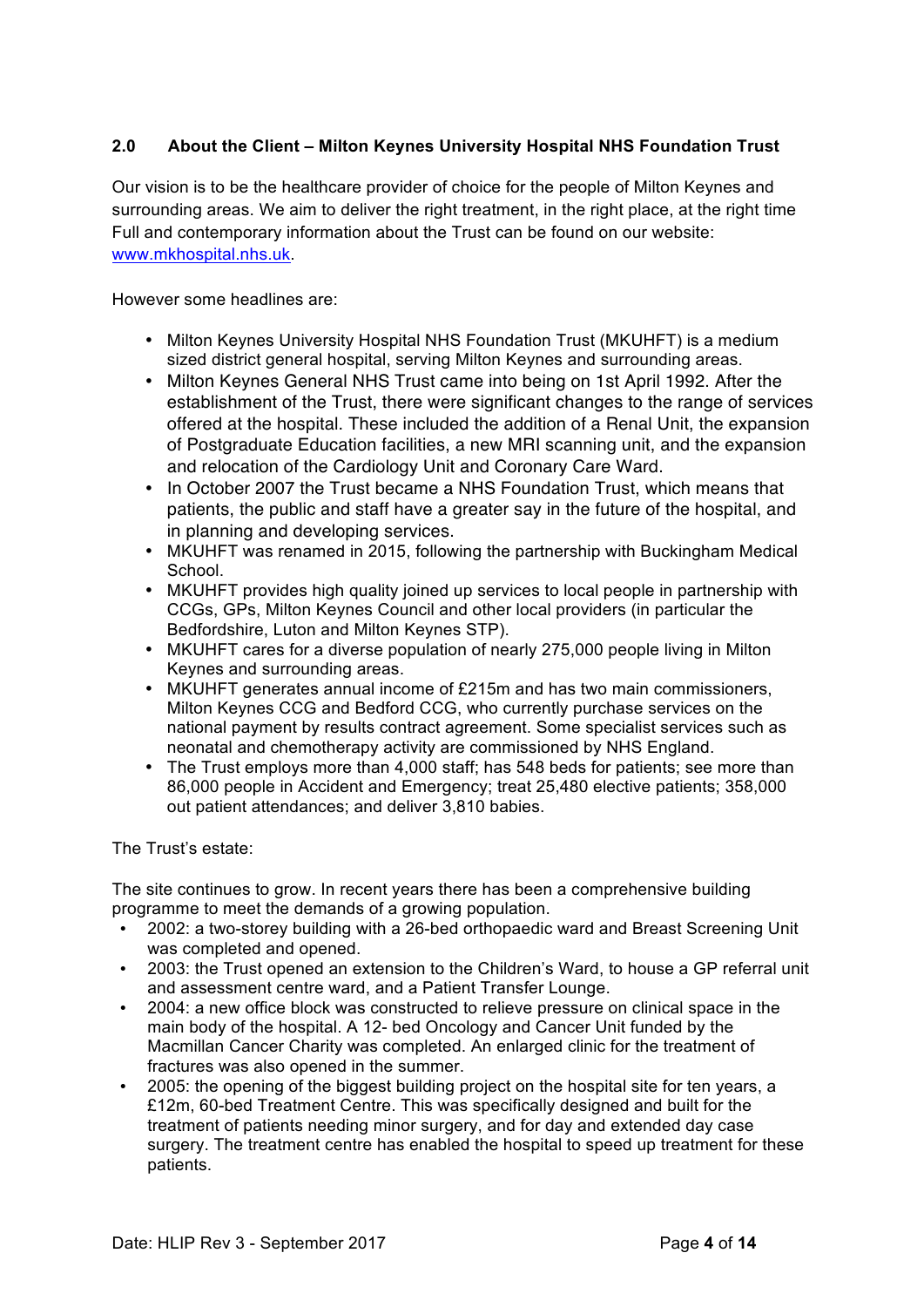- 2006: A £2m angiography unit was opened, to support the work of the cardiac team at the hospital.
- 2012: Children's A&E opened.
- 2014: Friends of Milton Keynes relocated in the refurbished restaurant.
- 2015: Acorn Suite completed to extend A&E.
- 2016: Rationalisation of energy infrastructure
- 2017: Ward 24, a 20 bed surgical ward
- 2017: Main Entrance opened.

On going developments on site include:

- Academic Centre a joint venture with the University of Buckingham due for completion December 2017
- Car Park due 2018

The Trust leases 10,000 sq ft office space, which is an off-site base for c. 120 non clinical clerical staff.

The Trusts 2017 Clinical Strategy is developing in the context of the Bedfordshire, Luton and Milton Keynes Sustainable Transformation Plan. The Trust's Estates Strategy was agreed in 2014 and is under review to align it with the emerging strategic modernisation programme and sustainable transformation plan. The review will be completed in January 2018.

In addition the Trust continues to work together to develop back off functions across the STP to take advantage of efficiency opportunities.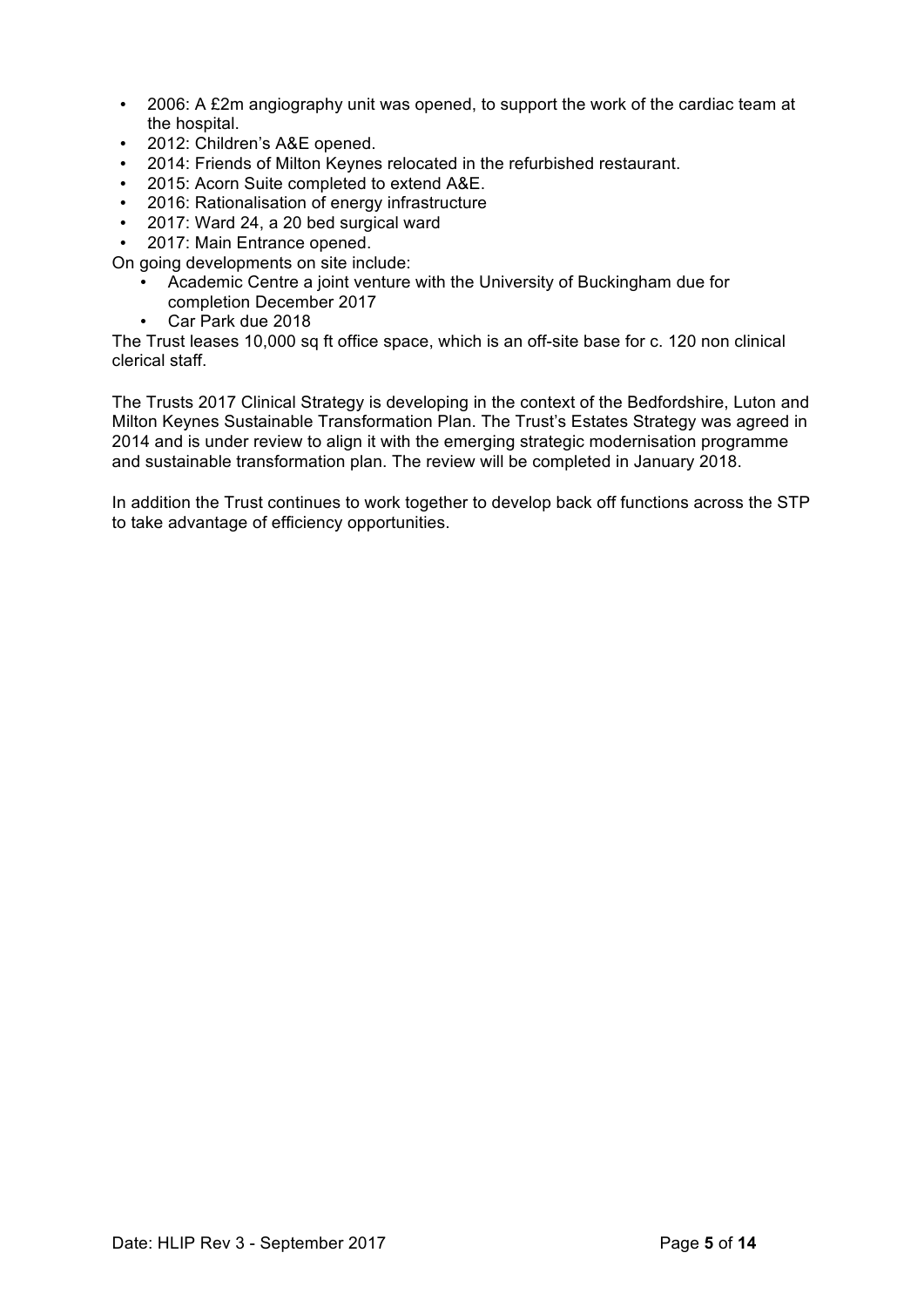## **3.0 Funding:**

## **4.1 Budgets**

Project budgets as quoted in this HLIP:

- a) include all costs expected to be paid to the PSCP (i.e. expected GMP costs)
- b) exclude client side costs such as professional fees for client side advisors, decanting, client risk, VAT, FFE, land acquisition etc
- c) who calculated and advised the budget is noted within each project's details
- d) when the budget was calculated is noted within each project's details
- e) Appendix C includes the following documents relating to the lead project: design data; full and outline business case; site surveys; and planning permission. Further planning details are available through the Milton Keynes Council planning portal.
- f) Appendix D to this HLIP relates to the lead project and includes OB forms, affordability calculation and WT Partnership cost plan, based on the approved scheme design showing the basis of the budget calculations. For the avoidance of doubt all figures exclude any potential value engineering suggestions.

## **4.2 Funding sources**

- a) P22-0054 Projects within the Major Works scheme Major capital projects (including enabling schemes) will be funded from a combination of loans to be approved by the Independent Trust Financing Facility, Trust capital, charitable funds and Milton Keynes Council Local Improvement plans (particularly the proposed Cancer Centre)
- b) P22-0055 Projects within the Minor Works scheme will be funded from Trust capital

## **4.3 Affordability**

The budgets as quoted in this HLIP should be considered as the Trust current affordability envelope, and cannot be exceeded. These will be reiterated in the PLOI.

## **5.0 PSCP selection (call-off) from the Procure22 Framework:**

## **5.1 Quality element (70%)**

The Client has selected criteria against which it will assess PSCP responses. These criteria, and their weighting, are confirmed in appendix A to this HLIP. Note that appendix A is a PDF of tab 4 of the P22 selection tool.

The PSCP should address the lead project only in their EOI, as the client will base their Quality assessment on this schemes only.

## **5.2 Commercial element (30%)**

Within appendix B to this HLIP the Client has confirmed:

- a) which project it considers the lead project
- b) the P22 value band into which the lead project falls
- c) the PSCMs for which it requires PSCPs to name and provide confirmation of capped staff time charges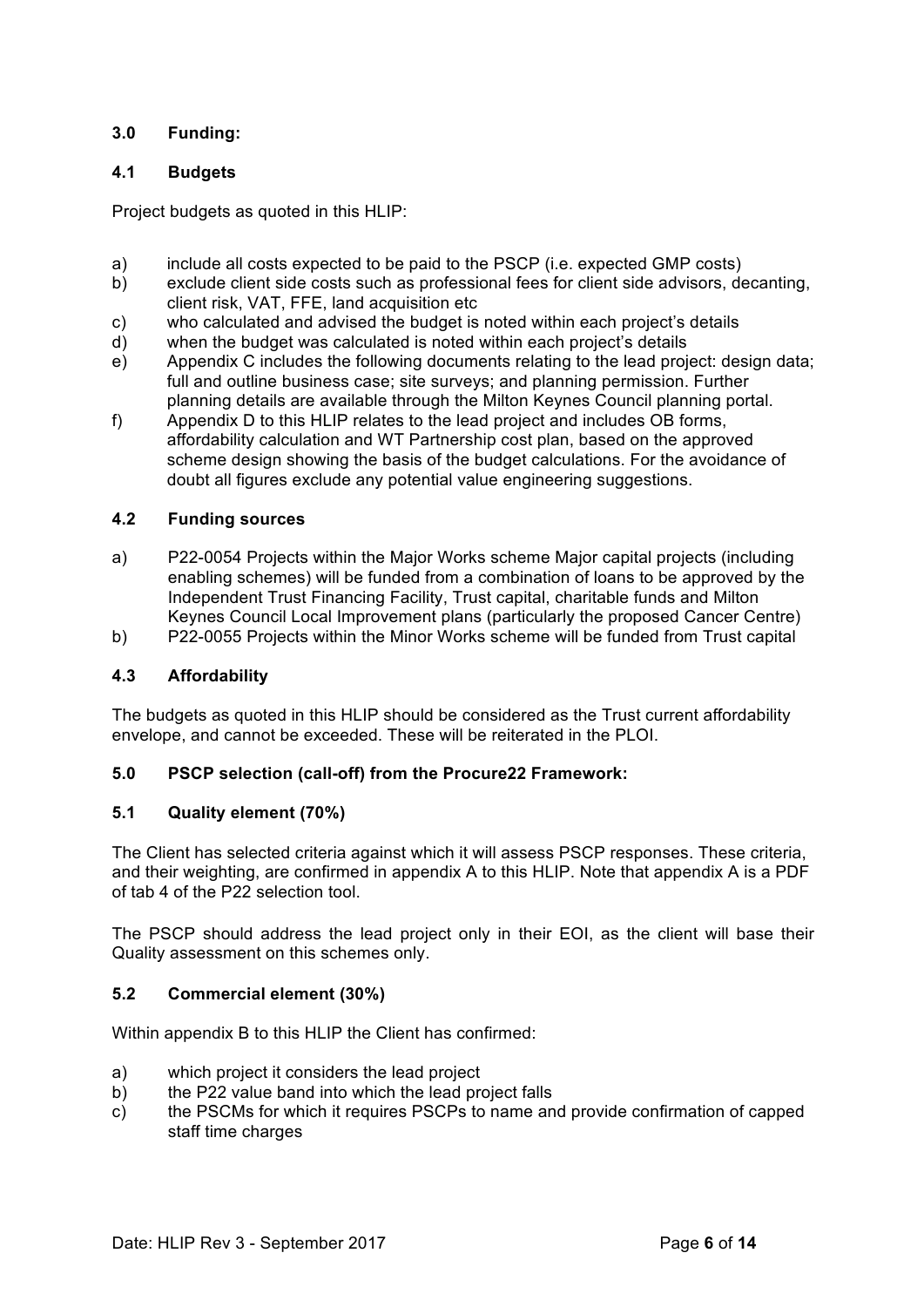## **6.0 Detail of the Schemes**

## **6.1 Multiple Major Projects (P22-0054)**

The scheme of multiple major projects will be identified as a result of the estate strategy work. Currently, the following projects have been identified however they are subject to change. It may be that in some cases alternative solutions are eventually selected to those listed below but it is anticipated that they will be similar in scale and value to those listed. Further information is enclosed in Appendix 3 together with layouts prepared to date.

| Project 1 (lead project)         | <b>Cancer Centre</b>                                                                                                                                                                                                                                       |  |
|----------------------------------|------------------------------------------------------------------------------------------------------------------------------------------------------------------------------------------------------------------------------------------------------------|--|
| <b>Site</b>                      | <b>Milton Keynes University Hospital</b>                                                                                                                                                                                                                   |  |
| Scope                            | Provide 8 out patients consultation examination rooms, 2<br>treatment rooms, 24 chemotherapy chairs, and a 24 bed ward for<br>oncology and haematological treatment of cancer patients<br>including assessment beds                                        |  |
| Construction                     | New build                                                                                                                                                                                                                                                  |  |
| <b>Budget</b>                    | GMP = £11.748m (see appendix D for full breakdown)                                                                                                                                                                                                         |  |
| Budget computed by               | Capita                                                                                                                                                                                                                                                     |  |
| Date budget computed             | January 2017                                                                                                                                                                                                                                               |  |
| <b>Current status</b>            | RIBA stage 3 complete<br>$\bullet$<br>FBC approved by Board September 2017 subject to<br>٠<br>agreement of GMP<br>Funding agreed by grant from Milton Keynes Council: £10m<br>Grant funding from Macmillan subject to approval of GMP:<br>$\bullet$<br>£2m |  |
| Professional Advisors to<br>date | <b>Architect: PM Deveraux</b><br>$\bullet$<br>M+E: Hoare Lea<br>Structural: Capita<br>٠<br>Health Planning: Capita<br>٠<br>Trust Cost Advisor: WT Partnership<br>٠                                                                                         |  |
| Dependencies                     | Enabling works to clear area and de-risk complete.<br>$\bullet$<br>Re-provision of car parking: completion due April 2018                                                                                                                                  |  |
| <b>Planning status</b>           | Planning consent received August 2017                                                                                                                                                                                                                      |  |

#### **6.2.1 Urgent Projects not expected to encumber the estates strategy**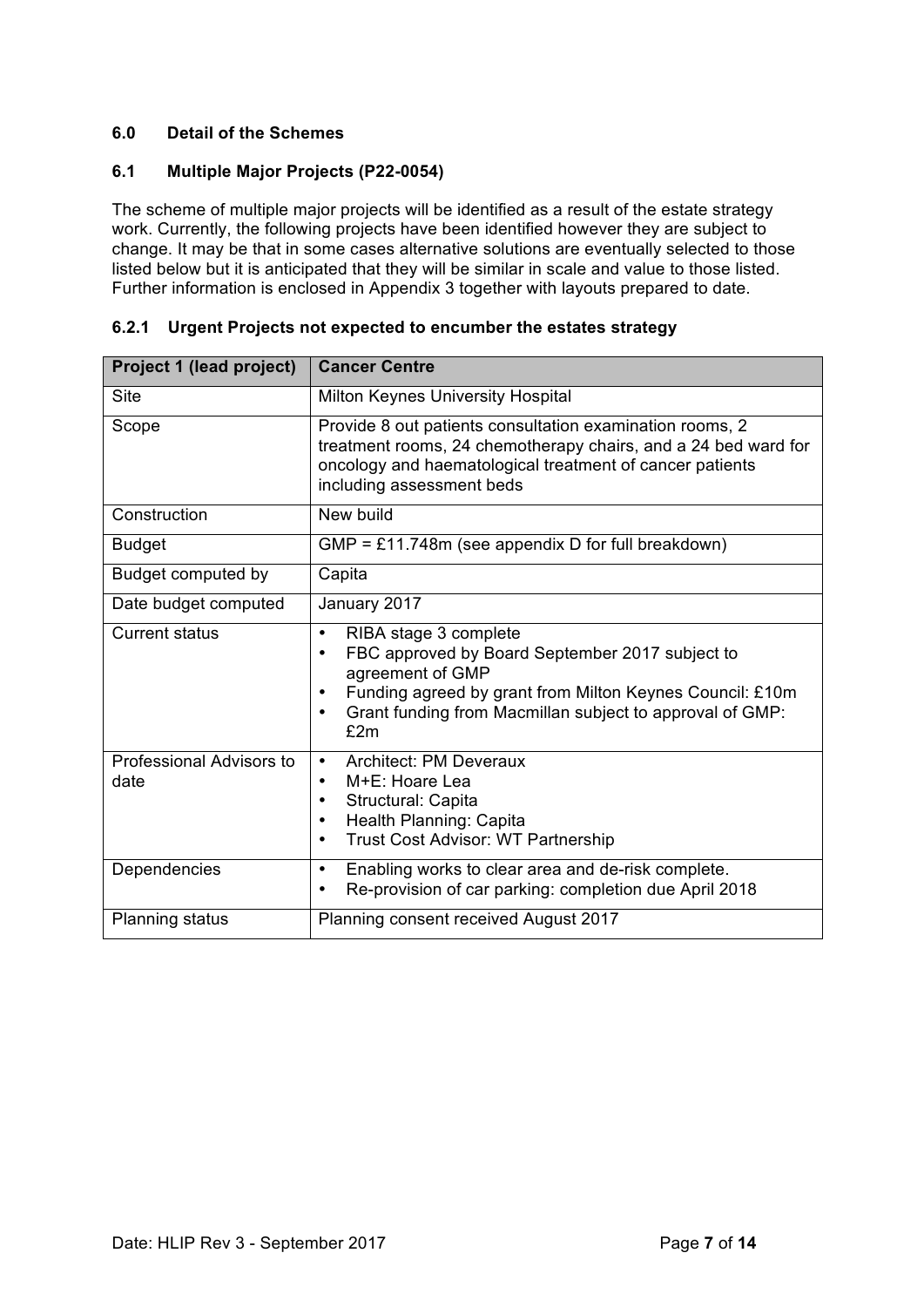| <b>Project 2</b>                 | <b>North Site Infrastructure Phase 4</b>                                                                                                                                                                                     |  |  |
|----------------------------------|------------------------------------------------------------------------------------------------------------------------------------------------------------------------------------------------------------------------------|--|--|
| <b>Site</b>                      | <b>Milton Keynes University Hospital</b>                                                                                                                                                                                     |  |  |
| Scope                            | Civil engineering and external works to facilitate the Cancer<br>Centre, including provision of vehicle and pedestrian access to<br>the new facility, visitor parking, fire road and HV substation and<br>generator back up. |  |  |
| Construction                     | New external works                                                                                                                                                                                                           |  |  |
| <b>Budget</b>                    | $GMP = £1.825m$                                                                                                                                                                                                              |  |  |
| Budget computed by               | Kier Healthcare                                                                                                                                                                                                              |  |  |
| Date budget computed             | <b>July 2017</b>                                                                                                                                                                                                             |  |  |
| <b>Current status</b>            | RIBA stage 3<br>٠                                                                                                                                                                                                            |  |  |
| Professional Advisors to<br>date | <b>Architect: PM Deveraux</b><br>$\bullet$<br>M+E: Hoare Lea<br>٠<br>Structural: Capita<br>Health Planning: None<br><b>Quantity Surveying: TCA WT Partnership</b>                                                            |  |  |
| Dependencies                     | Re-provision of car parking: completion due April 2018                                                                                                                                                                       |  |  |
| <b>Planning status</b>           | Planning permission received August 2017                                                                                                                                                                                     |  |  |

| <b>Project 3</b>                           | <b>Relocation of Pharmacy</b>                                                                                                                                   |  |
|--------------------------------------------|-----------------------------------------------------------------------------------------------------------------------------------------------------------------|--|
| <b>Site</b>                                | <b>Milton Keynes University Hospital</b>                                                                                                                        |  |
| Scope                                      | Re-locate Pharmacy into refurbished buildings to include<br>pharmacy robotics and aseptic production unit                                                       |  |
| Construction                               | Refurbishment of existing building                                                                                                                              |  |
| <b>Budget</b>                              | $GMP = E4m$ estimated                                                                                                                                           |  |
| Budget computed by                         | Trust                                                                                                                                                           |  |
| Date budget computed                       | November 2017                                                                                                                                                   |  |
| <b>Current status</b>                      | RIBA stage 1 underway<br>Business case to Board for approval April 2018<br>٠                                                                                    |  |
| Professional Advisors to<br>date (Stage 1) | <b>Architect: AD Architects</b><br>$\bullet$<br>$M+E$ : Troup Bywaters + Anders<br>٠<br><b>Structural: Thomasons</b><br>Quantity Surveying: Turner and Townsend |  |
| Dependencies                               | Early assurance that the project will not encumber the estates<br>strategy                                                                                      |  |
| <b>Planning status</b>                     | Informal discussion with planners underway                                                                                                                      |  |

| <b>Project 4</b> | <b>Acute Assessment Unit</b>      |
|------------------|-----------------------------------|
| Site             | Milton Keynes University Hospital |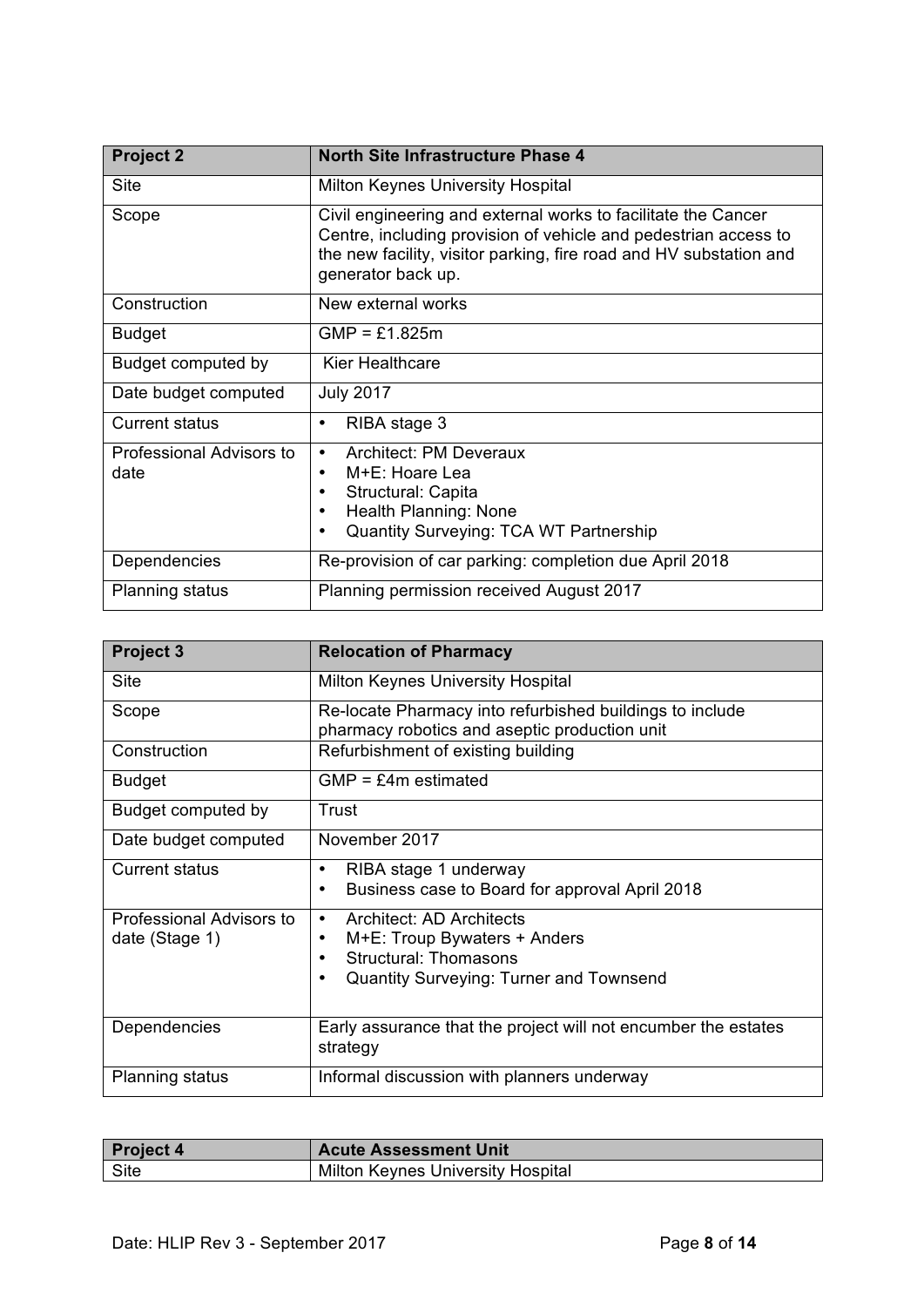| Scope                    | Provision of 2 no. 24 bed assessment wards, support services   |  |  |
|--------------------------|----------------------------------------------------------------|--|--|
|                          | and office accommodation                                       |  |  |
| Construction             | New build extension (3000 - 4000 sqm)                          |  |  |
| <b>Budget</b>            | $GMP = £17m$ estimated                                         |  |  |
| Budget computed by       | Trust                                                          |  |  |
| Date budget computed     | November 2017                                                  |  |  |
| <b>Current status</b>    | RIBA stage 1 underway                                          |  |  |
|                          | OBC to Board for approval April 2018                           |  |  |
| Professional Advisors to | <b>Architect: AD Architects</b><br>$\bullet$                   |  |  |
| date (Stage 1)           | M+E: Troup Bywaters + Anders                                   |  |  |
|                          | <b>Structural: Thomasons</b>                                   |  |  |
|                          | <b>Quantity Surveying: Turner and Townsend</b>                 |  |  |
|                          |                                                                |  |  |
| Dependencies             | Early assurance that the project will not encumber the estates |  |  |
|                          | strategy                                                       |  |  |
| <b>Planning status</b>   | Informal discussion underway, project included within the      |  |  |
|                          | Planning Performance Agreement with Milton Keynes Council      |  |  |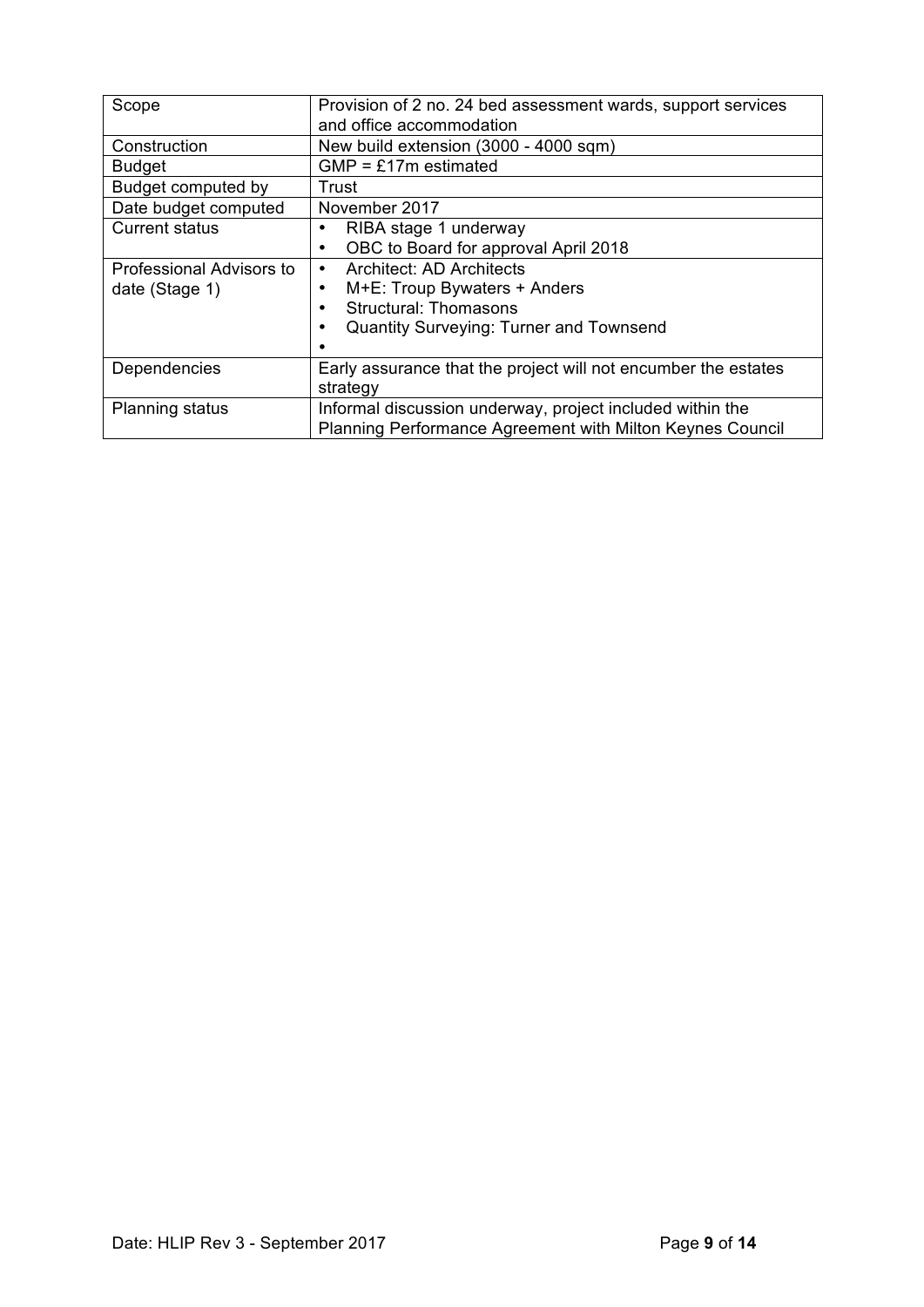# **6.3 Minor Capital Works Scheme (P22-0055**

The Minor Works Scheme is to have up-to an 5 year duration, co-terminus with the Major schemes. Anticipated spend is expected to be up to be at least £1m per year.

Works will include backlog maintenance and small capital projects (tasks), with no single task having a value >£1m. Tasks will assist the Client to ensure facilities meet current regulations and develop to service user needs. The full list of tasks to be delivered by this Minor Works Scheme is currently undefined and will be confirmed on a rolling basis following agreement of the Estates Strategy in 2018. Indicative talks are set out below.

| Task #         | <b>Description</b>                                                            | Stage 1 (Pre-<br>construction<br><b>Activities)</b><br>affordability<br>£000 | <b>Stage 2</b><br>(Construction<br><b>Activities)</b><br>affordability<br>£000 |
|----------------|-------------------------------------------------------------------------------|------------------------------------------------------------------------------|--------------------------------------------------------------------------------|
| $\mathbf{1}$   | Neo natal unit expansion 2019                                                 | Option appraisal<br>underway                                                 | 800k                                                                           |
| $\overline{2}$ | Radiology expansion 2019                                                      | Option appraisal<br>complete                                                 | 750k                                                                           |
| 3              | Ward refurbishment programme 2018/19 -<br>2022/23                             | On going                                                                     | 1,000k                                                                         |
| $\overline{4}$ | Conversion of vacant accommodation<br>following cancer centre completion 2019 | 50 <sub>k</sub>                                                              | 500k                                                                           |
| 5              | Upgrade to multi storey car park 2018/19<br>2019/20                           |                                                                              | 900k                                                                           |
| 6              | Energy infrastructure strategy & upgrades<br>2018/19 - 2022/23                | 75                                                                           | 500k                                                                           |
| $\overline{7}$ | Passenger lift upgrades 2018/19 - 2022/23                                     |                                                                              | 1,500k                                                                         |
| 8              | Asbestos removal 2018/19 - 2022/23                                            |                                                                              | 150k                                                                           |
| 9              | Electrical switchgear upgrades 2018/19 -<br>2022/23                           |                                                                              | 500K                                                                           |
| 10             | Fire alarm upgrades 2018/19 - 2022/23                                         |                                                                              | 325K                                                                           |
| 11             | Fire compartment upgrades 2018/19 -<br>2022/23                                |                                                                              | 850k                                                                           |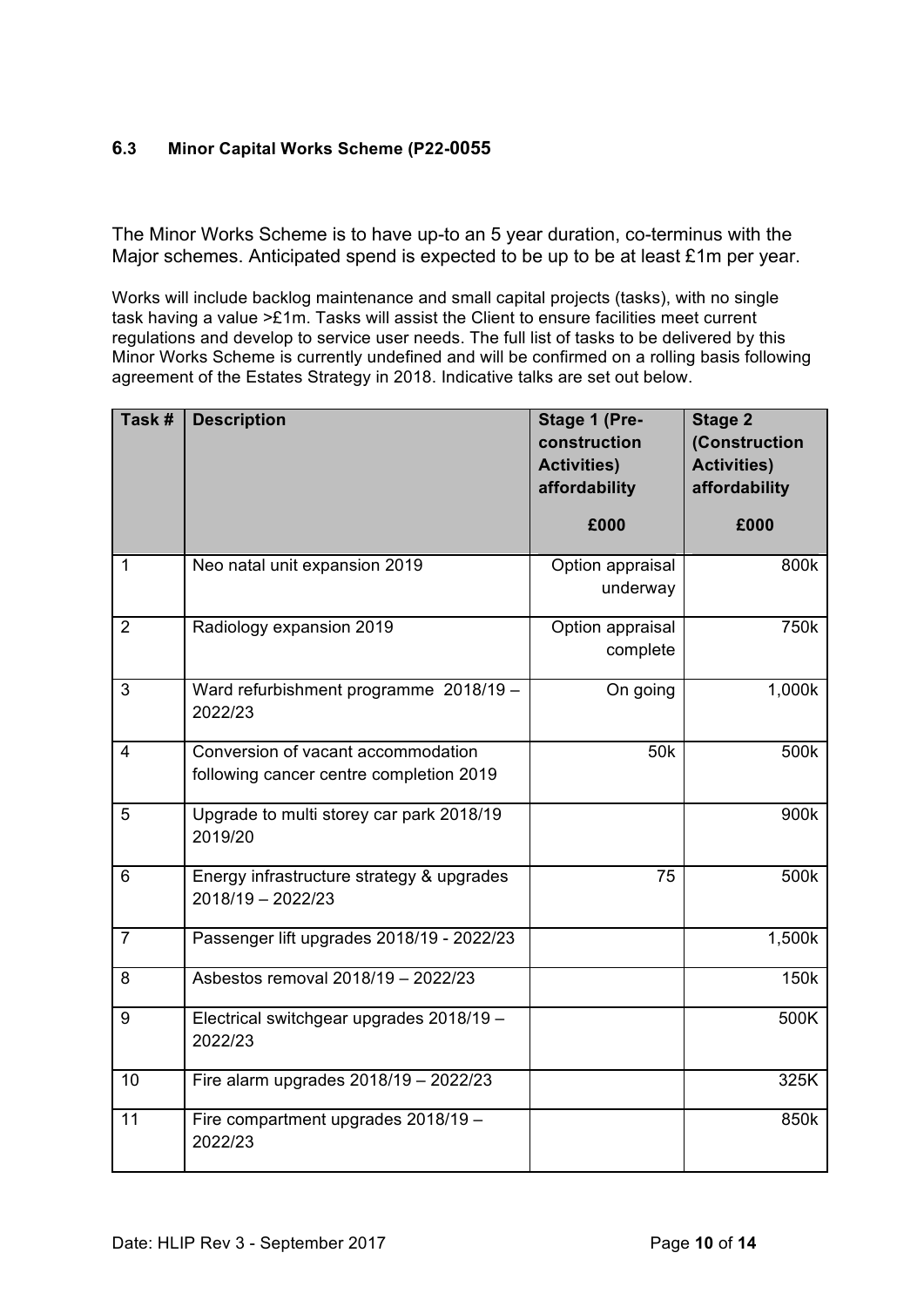| 1つ | Refurbishment of former pharmacy<br>2018/19 |     | 750k  |
|----|---------------------------------------------|-----|-------|
|    |                                             | 125 | 8,525 |

The Trust's Capital team have scoped and indicatively costed the tasks listed above.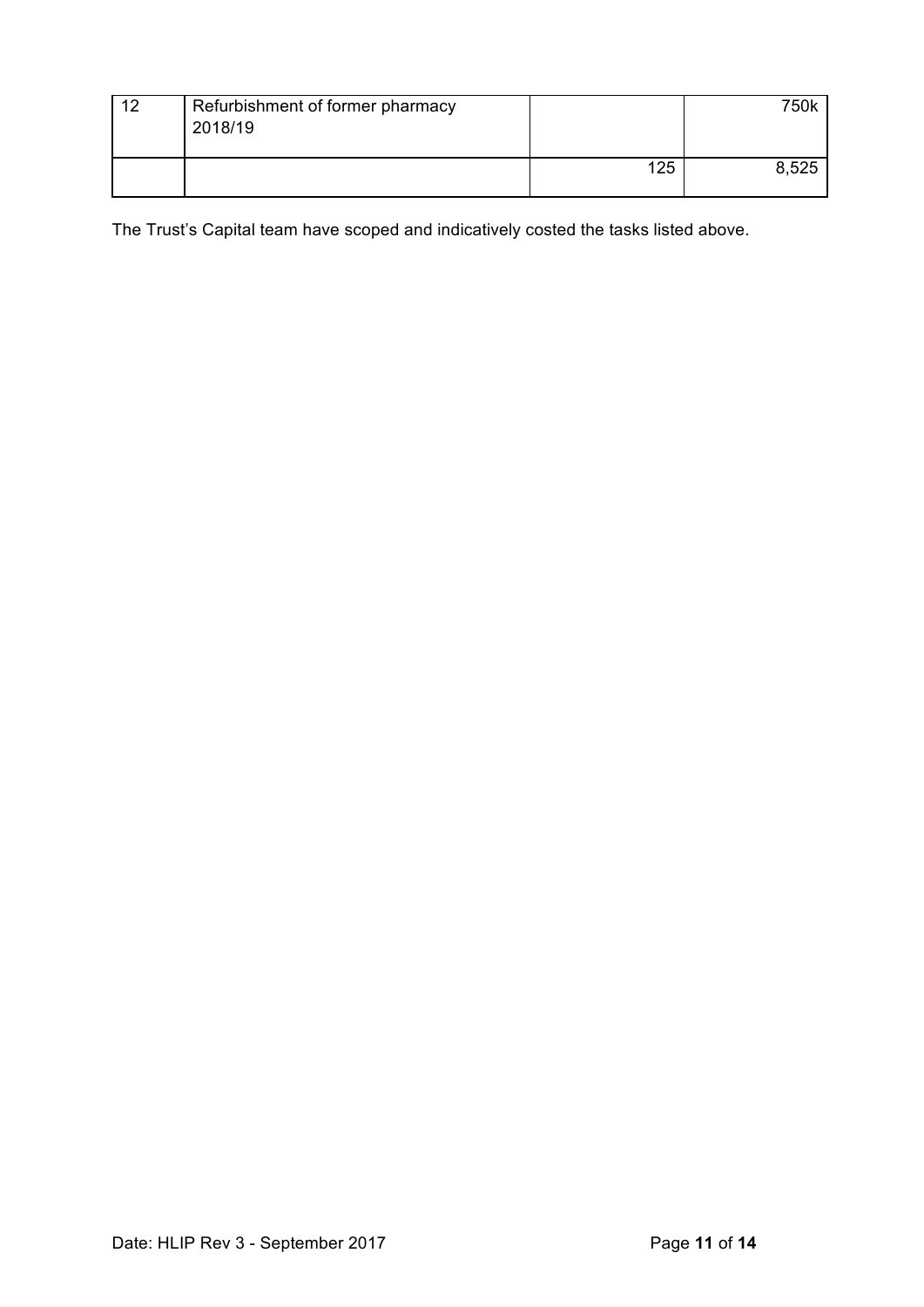## **7.0 Site constraints and risks**

Whilst the Client owns all land and accommodation required for these projects, the following site constraints should be noted:

- All hospital services must remain operational during construction, minimising the impact of construction works on clinical and support services, staff, patients and visitors.
- ! Blue light services operate on the sites and access routes must remain unrestricted at all times.
- The Milton Keynes Redway routes public footpath and cycle path surrounds the site
- Works taking place in areas adjoining live clinical areas
- Site survey information can be made available but PSCPs will need to assure themselves of its accuracy.
- Works will take place is buildings of variable quality, condition and age.
- ! Works should be delivered in accordance with all the Trust's Estates and Facilities Management and Infection Control policies, unless otherwise agreed with the Trust

## **8.0 Existing Professional Advisors**

Previous professional advisors are noted above. The Client requires these to be retained at this time, subject to the PSCP confirming their acceptance to work with the current professional advisors.

## **9.0 Key members of Trust's project team**



#### **10.0 PSCP selection procedure**

## **10.1 Anticipated selection panel**

|                                      | <b>EOI assessor?</b> | Interview moderator? |
|--------------------------------------|----------------------|----------------------|
| <b>Project Sponsor</b>               | No                   | Yes                  |
| <b>Project Director</b>              | Yes                  | Yes                  |
| Deputy Director of Finance           | Yes                  | Yes                  |
| <b>Director of Procurement</b>       | <b>No</b>            | Yes                  |
| <b>Associate Director of Estates</b> | Yes                  | Yes                  |
| <b>Head of Capital Projects</b>      | Yes                  | Yes                  |
| Deputy Associate Director of         | Yes                  | Yes                  |
| Estates (P22 Project Manager)        |                      |                      |
| <b>Cost Advisor</b>                  | Yes                  | Yes                  |
| <b>Clinical Representatives</b>      | No                   | Yes                  |
| Non-Exec Director                    | No.                  | Yes                  |
| P22 Implementation Advisor           | Observer             | Observer             |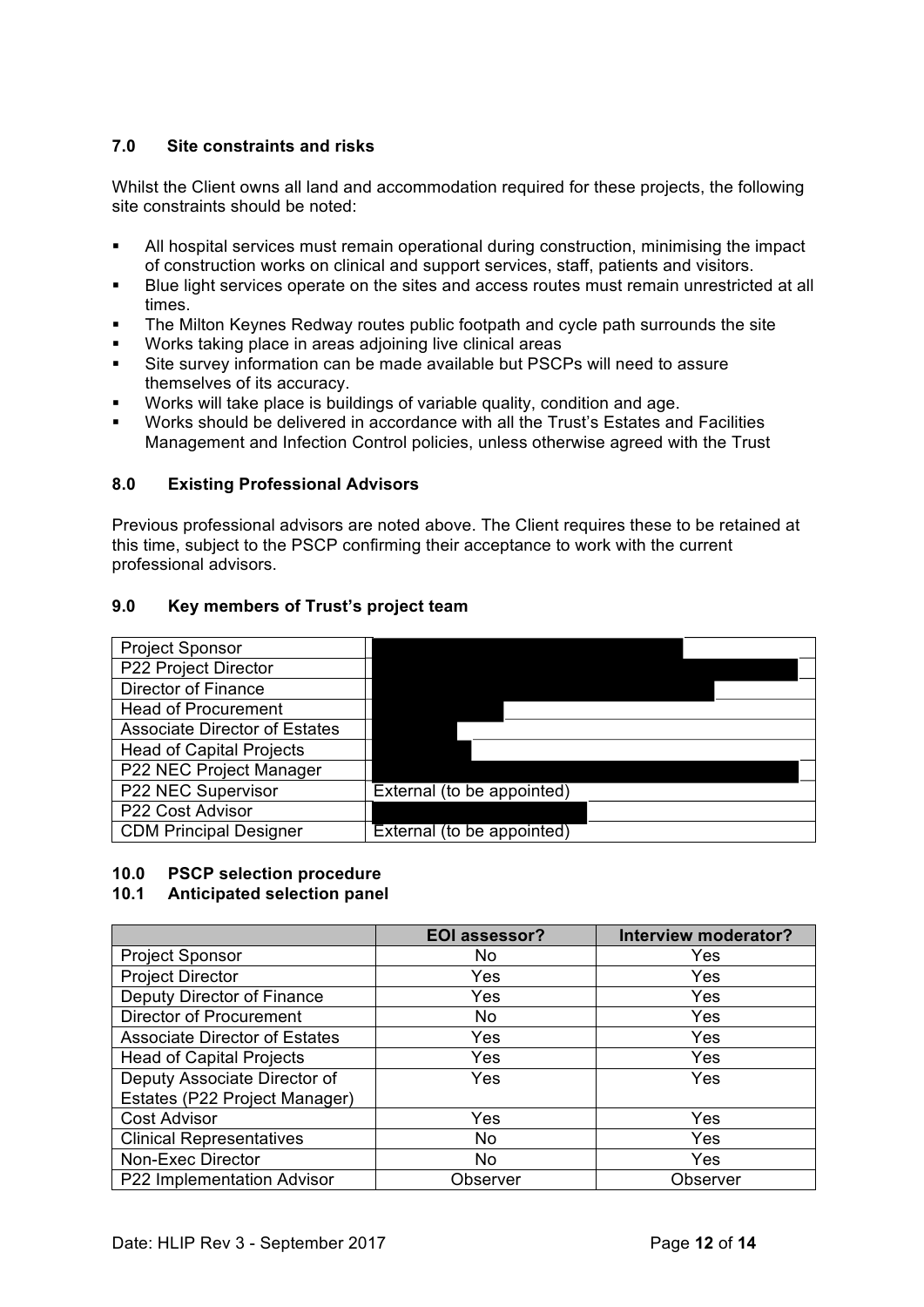## **10.2 Selection timetable**

| <b>Task</b>                                                                                    | Date/time                                         | <b>Venue</b>                                                                         |
|------------------------------------------------------------------------------------------------|---------------------------------------------------|--------------------------------------------------------------------------------------|
| Informal joint coffee/chat                                                                     | Thursday 9 November<br>2017 at 9:30am             | Costa coffee, main entrance,<br><b>Milton Keynes University</b><br>Hospital          |
| Register schemes                                                                               | Monday 13 November<br>2017                        | N/A                                                                                  |
| <b>Issue HLIP</b>                                                                              | Monday 13 November<br>2017                        | N/A                                                                                  |
| PSCP Open day                                                                                  | Thursday 16 November<br>2017                      | Facilities Building, (Adjacent to<br>Oak House) Milton Keynes<br>University Hospital |
| PSCPs to confirm to the<br>Client and IA whether or not<br>they will be bidding the<br>Scheme* | Friday 17 November 2017                           | N/A                                                                                  |
| <b>PSCP submit EOI</b>                                                                         | Friday 8 December 2017<br>not later than 12.00 pm | @mkuk.nhs.uk                                                                         |
| Client to assess EOIs                                                                          | Tuesday 12 December<br>December September<br>2017 | <b>TBA</b>                                                                           |
| <b>Moderation Interviews</b>                                                                   | Wednesday 13 December<br>2017                     | Witan Gate Room 5                                                                    |
| <b>PSCP</b> appointment                                                                        | Friday 22 December 2017                           | N/A                                                                                  |
| P22 Launch workshop                                                                            | 3 January 2018                                    | <b>Milton Keynes University</b><br>Hospital                                          |
| P22 pre-construction training<br>for project team                                              | Wednesday 10 January<br>2018                      | <b>Milton Keynes University</b><br>Hospital                                          |

\*PSCPs who decline the opportunity must provide the Client and IA with a reason

## **10.3 EOI Submission**

- In line with the timetable above Expressions of Interest must be emailed by the PSCPs to  $\omega$ mkuk.nhs.uk plus copied to the Implementation Advisor. @mkuk.nhs.uk plus copied to the Implementation Advisor.
- Hard copies are not required.
- Note that the maximum incoming email accepted by the Client is 10MB and files in excess will not be accepted through Client servers. PSCPs whose EOI files are larger than this size cap should split files prior to submission.
- EOIs are be restricted to 10 sides maximum of A4 at minimum font 10 in PDF format
- The following EOI appendices are permitted (i.e. additional to the 10 page restriction)

|                                    | <b>Permitted?</b> |
|------------------------------------|-------------------|
| Organogram/management chart        | Yes               |
| Short CVs for key team members     | Yes               |
| Site logistics plan                | No                |
| Programme                          | Yes               |
| Summaries of similar projects      | Yes               |
| Other permitted appendices include | None              |